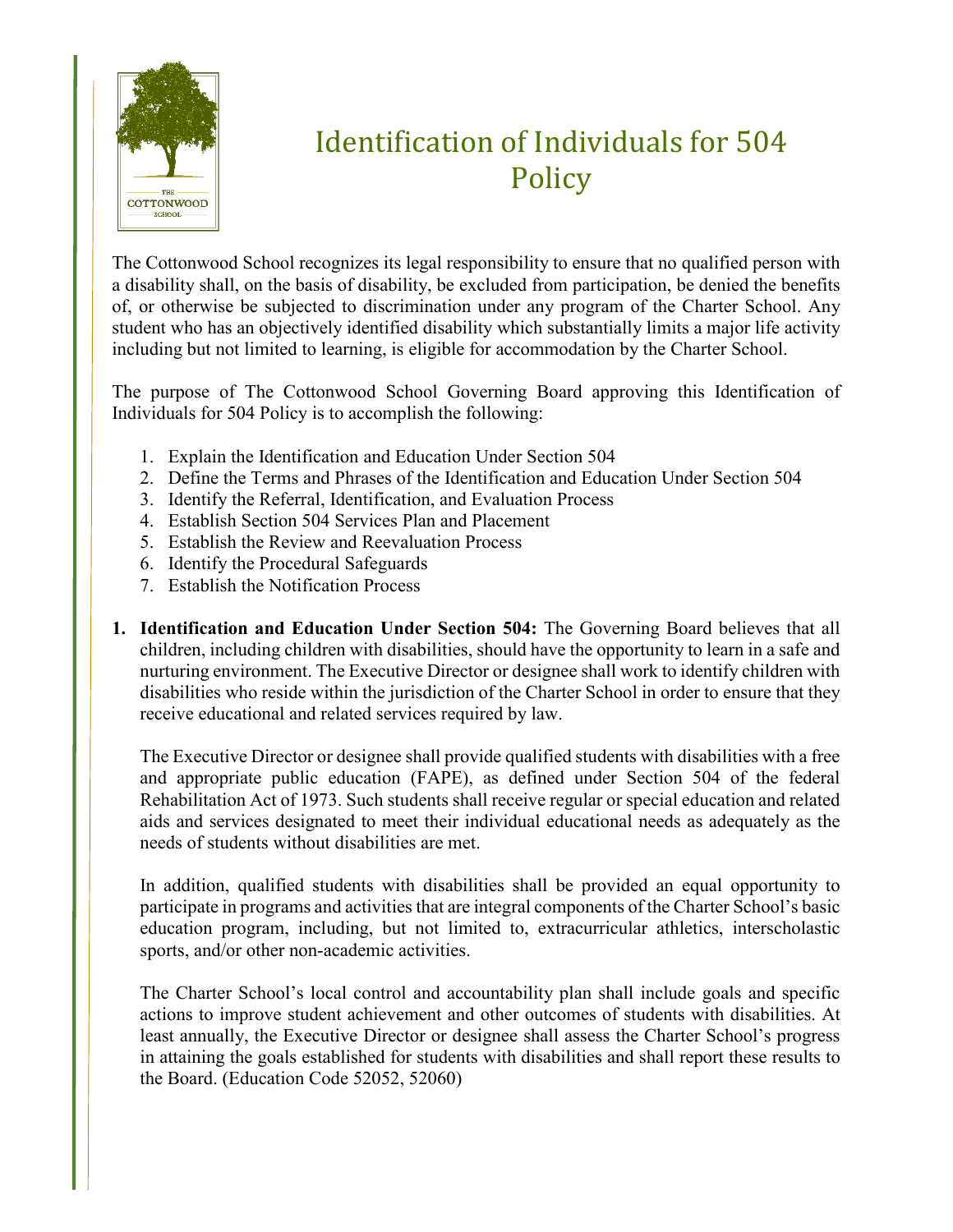In providing services to students with disabilities under Section 504, the Executive Director or designee shall ensure the Charter School complies with the law, including providing the students and their parents/guardians with applicable procedural safeguards and required notification. Any dispute as to the identification, evaluation, or placement of any student with a disability shall be resolved in accordance with the processes specific in the "Procedural Safeguards" section of the accompanying administrative regulation.

- **2. Definition of Terms and Phrases:** The Student Support Team implements the requirements of Section 504 of the federal Rehabilitation Act of 1973: For the purposes of implementing Section 504, the following terms and phrases shall have only the meanings specified below:
	- *Free appropriate public education (FAPE)* means the provision of regular or special education and related aids and services designed to meet the individual educational needs of a student with disabilities as adequately as the needs of students without disabilities are met, at no cost to the student or his/her parent/guardian except when a fee is specifically authorized by law for all students.
	- *Student with a disability* means a student who has a physical or mental impairment which substantially limits one or more major life activities.
	- *Physical impairment* means any physiological disorder, or condition, cosmetic disfigurement, or anatomical loss affecting one or more body systems, such as neurological, musculoskeletal, special sense organs, respiratory (including speech organs), cardiovascular, reproductive, digestive, genito-urinary, immune, hemic, lymphatic, skin, and endocrine. (28 CFR 35.108)
	- *Mental impairment* means any mental or psychological disorder, such as intellectual disability, organic brain syndrome, emotional or mental illness, and specific learning disability. (28 CFR 35.108)
	- *Substantially limits major life activities* means limiting a person's ability to perform functions, as compared to most people in the general population, such as caring for himself/herself, performing manual tasks, seeing, hearing, eating, sleeping, walking, standing, lifting, bending, speaking, breathing, learning, reading, concentrating, thinking, writing, communicating, and working. Major life activities also includes major bodily functions such as functions of the immune system, special sense organs and skin, normal cell growth, digestive, bowel, bladder, neurological, brain, respiratory, circulatory, cardiovascular, endocrine, hemic, lymphatic, musculoskeletal, and reproductive functions, as well as the operation of an individual organ within a body system. The determination of whether an impairment substantially limits a student's major life activities shall be made without regard to the ameliorative effects of mitigating measures other than ordinary eyeglasses or contact lenses. Mitigating measures are measures that an individual may use to eliminate or reduce the effects of an impairment, including, but not limited to, medications, medical supplies or equipment, prosthetic devices, assistive devices, reasonable modifications or auxiliary aids or services, learned behavioral or adaptive neurological modifications,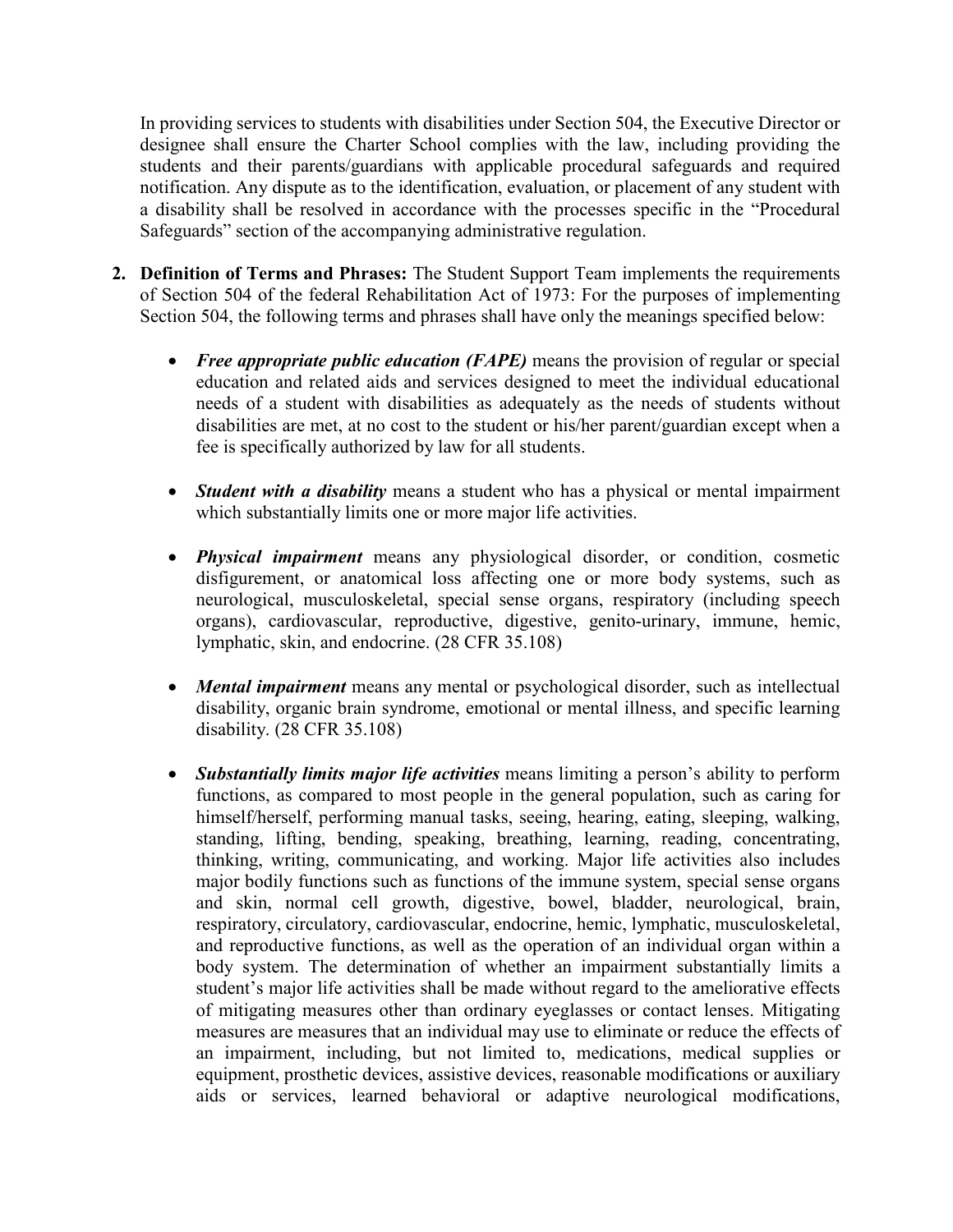psychotherapy, behavioral therapy, or physical therapy. (42 USC 12102; 28 CFR 35.108).

- **3. Referral, Identification, and Evaluation:** Any action or decision to be taken by the Charter School involving the referral, identification, or evaluation of a student with disabilities shall be in accordance with the following procedures:
	- **i.** A parent/guardian, teacher, other school employee, student success team, or community agency may refer a student to a 504 Coordinator for identification of a student with a disability under Section 504.
	- **ii.** Upon receipt of any such referral, the 504 Coordinator, or other qualified individual with expertise in the area of the student's suspected disability shall consider the referral and determine whether an evaluation is appropriate. This determination shall be based on a review of the student's school records including those in academic and nonacademic areas of the school program; consultation with the student's teacher(s), other professionals, and the parent/guardian, as appropriate; and analysis of the student's needs. If it is determined that an evaluation is unnecessary, the 504 Coordinator shall inform the parents/guardians in writing of this decision and of the procedural safeguards available, as described in the "Procedural Safeguards" section below.
- **iii.** If the student needs or is believed to need special education or related services under Section 504, the Charter School shall conduct an evaluation of the student prior to his/her initial placement.

Prior to conducting an initial evaluation of a student for eligibility under Section 504, the Charter School shall obtain written parent/guardian consent.

The Charter School's evaluation procedures shall ensure that the tests and other evaluation materials:

- a. Have been validated and are administered by trained personnel in conformance with the instruction provided by the test publishers.
- b. Are tailored to assess specific areas of educational need and are not merely designed to provide a single general intelligence quotient
- c. Reflect the student's aptitude or achievement or whatever else the tests purport to measure rather than his/her impaired sensory, manual, or speaking skills, except where those skills are the factors that the tests purport to measure.
- **4. Section 504 Services Plan and Placement:** Services and placement decisions for students with disabilities shall be determined as follows:
	- i. A multidisciplinary 504 team shall be convened to review the evaluation data in order to make placement decisions. The 504 team shall consist of a group of persons knowledgeable about the student, the meaning of the evaluation data, and the placement options.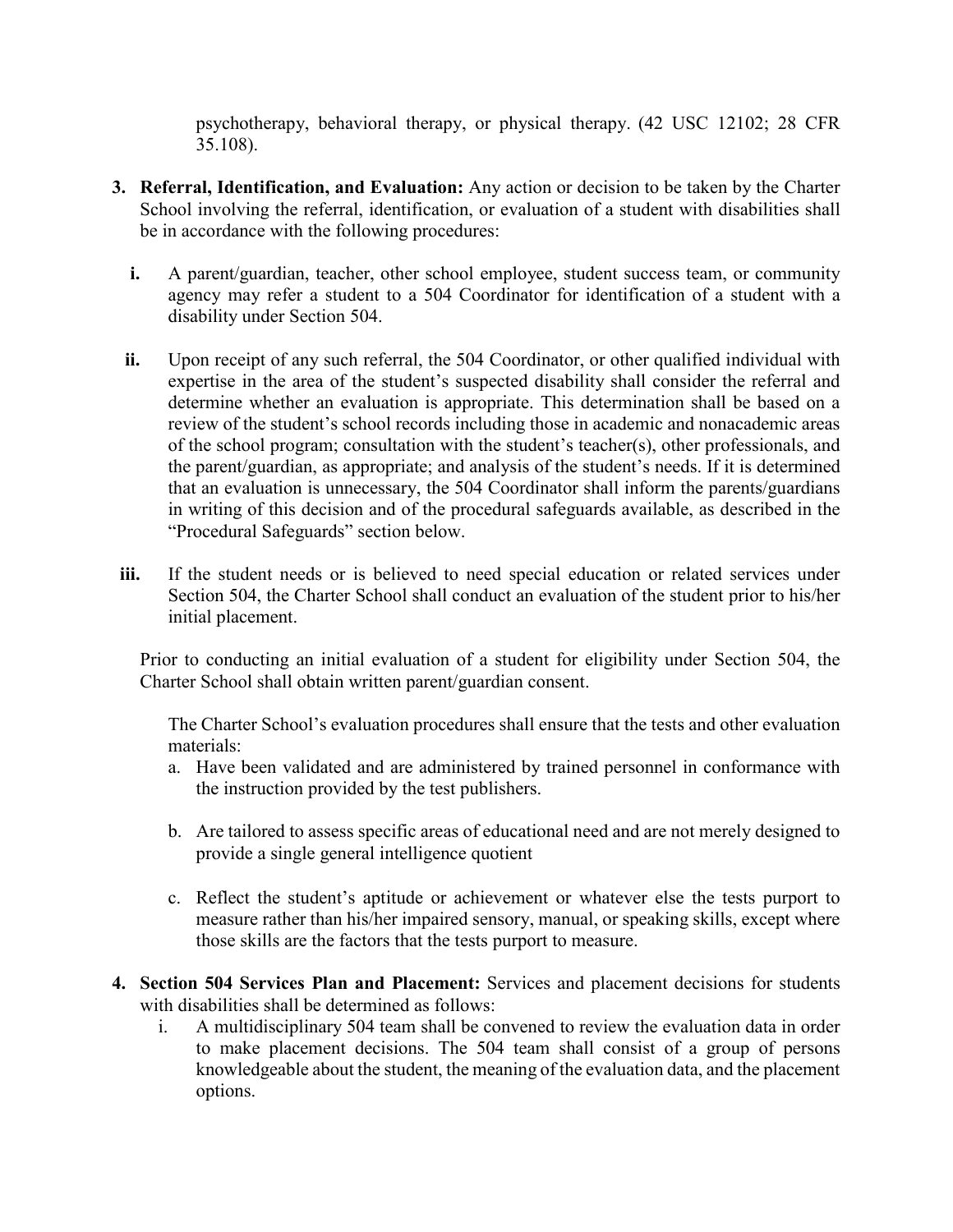In interpreting evaluation data and making placement decisions, the team shall draw upon information from a variety of sources, including aptitude and achievement tests, teacher recommendations, physical condition, social or cultural background, and adaptive behavior. The team shall also ensure that information obtained from all such sources is documented and carefully considered.

ii. If, upon evaluation, a student is determined to be eligible for services under Section 504, the team shall meet to develop a written 504 services plan which shall specify the types of services necessary to ensure that the student receives FAPE.

The parents/guardians shall be invited to participate in the meeting and shall be given an opportunity to examine all relevant records.

- iii. If the 504 team determines that no services are necessary for the student, the record of the team's meeting shall reflect whether or not the student has been identified as a person with a disability under Section 504 and shall state the basis for determination that no special services are presently needed. The student's parent/guardian shall be informed in writing of his/her rights and procedural safeguards, as described in the "Procedural Safeguards" section below.
- iv. The student shall be placed in the regular educational environment, unless the Charter School can demonstrate that the education of the student in the regular environment with the use of supplementary aids and services cannot be achieved satisfactorily. The student shall be educated with those who are not disabled to the maximum extent appropriate to his/her individual needs.
- v. The Charter School shall complete the identification, evaluation, and placement process within a reasonable time frame. The Charter School shall adhere to this time frame regardless of any extended school breaks or times that school is otherwise not in session.
- vi. A copy of the student's Section 504 services plan shall be kept in his/her student record. The student's teacher(s) and any other staff who provide services to the student shall be informed of the plan's requirements.

If a student transfers to another school, the charter school shall ensure that the new school receives a copy of the plan.

**5. Review and Reevaluation:** The 504 team shall monitor the progress of the student and, at least annually, shall review the effectiveness of the student's Section 504 services plan to determine whether the services are appropriate and necessary and whether the student's needs are being met as adequately as the needs of students without disabilities are met. In addition, each student with a disability under Section 504 shall be reevaluated at least once every three years.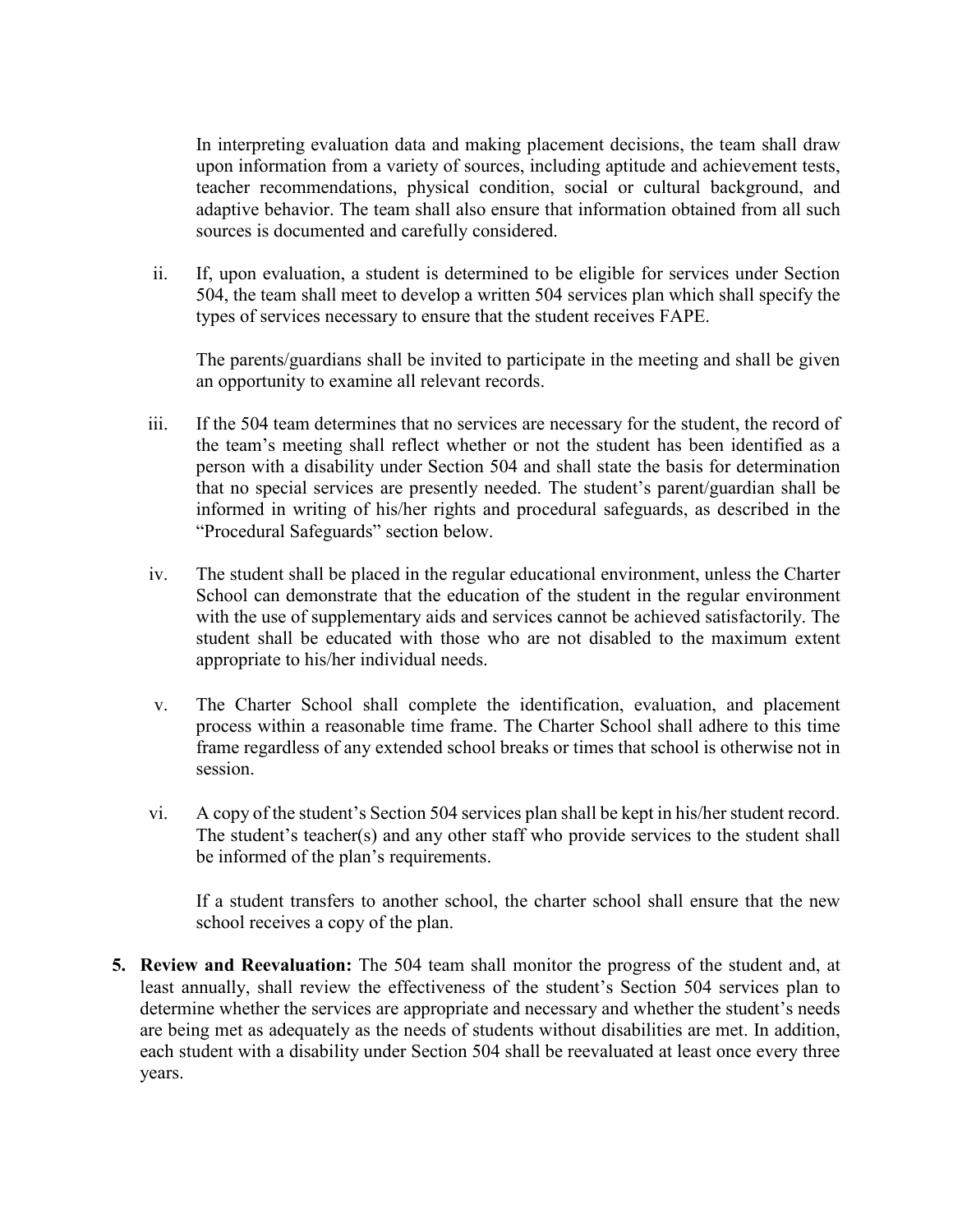A reevaluation of the student's needs will be conducted before any subsequent significant change in placement.

**6. Procedural Safeguards:** The administrator or designee shall notify the parents/guardians of students with disabilities of all actions and decisions by the Charter School regarding the identification, evaluation, or educational placement of their children. He/she also shall notify the parents/guardians of all the procedural safeguards available to them if they disagree with the Charter School's action or decision, including an opportunity to examine all relevant records and an impartial hearing in which they shall have the right to participate.

If a parent/guardian disagrees with any Charter School action or decision regarding the identification, evaluation or educational placement of his/her child under Section 504, he/she may request a Section 504 due process hearing within 30 days of that action or decision. Prior to requesting a Section 504 due process hearing, the parent/guardian may, at his/her discretion, but within 30 days of the Charter School's action or decision, request an administrative review of the action or decision. The Coordinator shall designate an appropriate administrator to meet with the parent/guardian to attempt to resolve the issue and the administrative review shall be held within 14 days of receiving the parent/guardian request. If the parent/guardian is not satisfied with the resolution of the issue, or if the parent/guardian did not request an administrative review, he/she may request a Section 504 due process hearing.

A Section 504 due process hearing shall be conducted in accordance with the following procedures:

- i. The parent/guardian shall submit a written request to the Coordinator within 30 days of receiving the Charter School's decision or, if an administrative review is held, within 14 days of the completion of the review. The request for the due process hearing shall include:
	- a. The specific nature of the decision with which he/she disagrees.
	- b. The specific relief he/she seeks
	- c. Any other information he/she believes is pertinent to resolving the disagreement.
- ii. Within 30 days of receiving the parent/guardian's request, the Executive Director or designee shall select an impartial hearing officer. This 30-day deadline may be extended for good cause or by mutual agreement of the parties.
- iii. Within 45 days of the selection of the hearing officer, the Section 504 due process hearing shall be conducted and a written decision mailed to all parties. This 45-day deadline may be extended for good cause or by mutual agreement of the parties.
- iv. The parties to the hearing shall be afforded the right to:
	- a. Be accompanied and advised by legal counsel and by individuals with special knowledge or training related to the problems of students with disabilities under Section 504